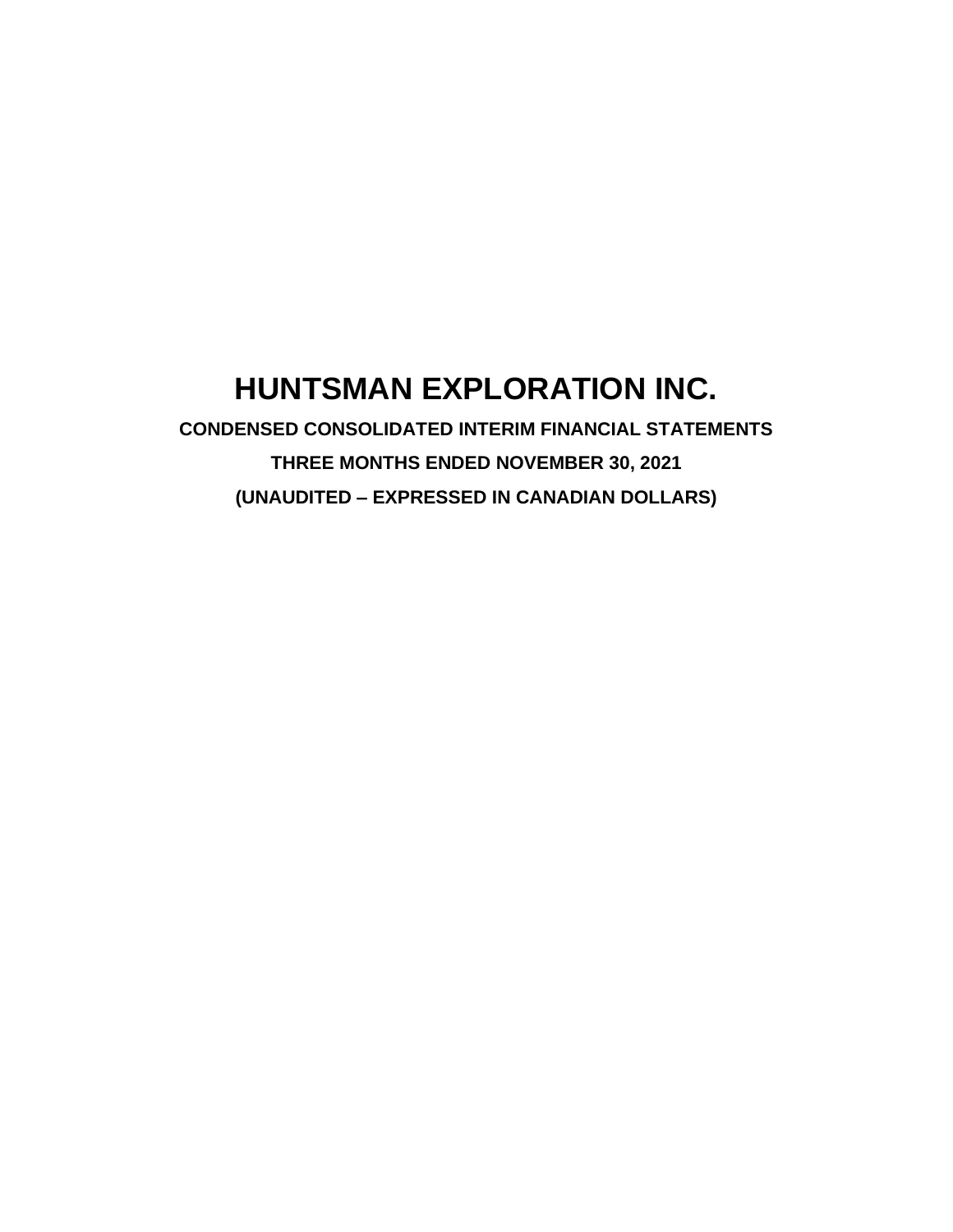# **NOTICE OF NO AUDITOR REVIEW OF CONDENSED CONSOLIDATED INTERIM FINANCIAL STATEMENTS**

Under National Instrument 51-102, Part 4, subsection 4.3(3) (a), if an auditor has not performed a review of the condensed consolidated interim financial statements, they must be accompanied by a notice indicating that the condensed consolidated interim financial statements have not been reviewed by an auditor.

The accompanying unaudited condensed consolidated interim financial statements of the Company have been prepared by and are the responsibility of the Company's management.

The Company's independent auditor has not performed a review of these condensed consolidated interim financial statements in accordance with standards established by the Chartered Professional Accountants of Canada for a review of condensed consolidated interim financial statements by an entity's auditor.

January 25, 2022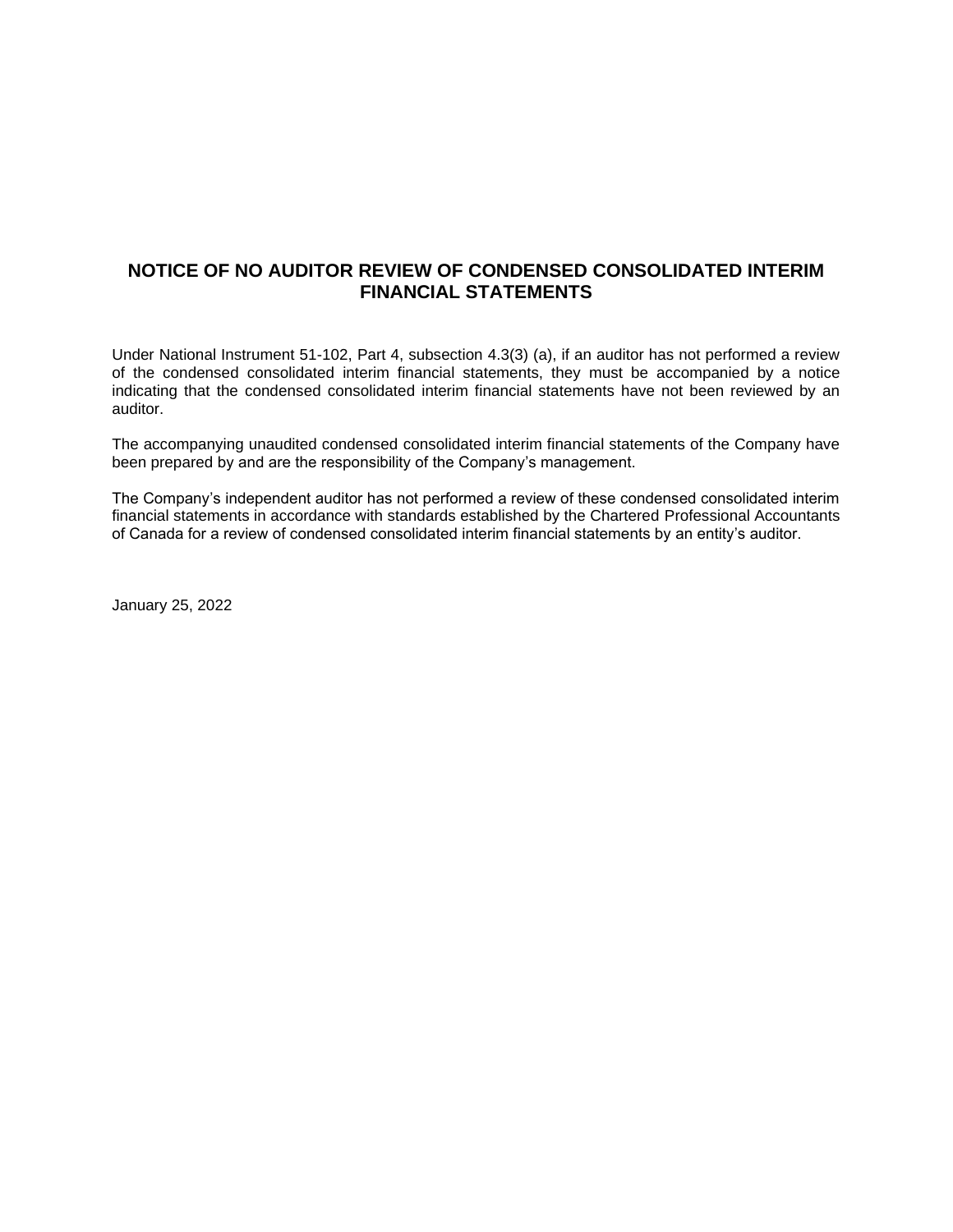## **HUNTSMAN EXPLORATION INC. Condensed Consolidated Interim Statements of Financial Position (Expressed in Canadian Dollars)**

|                                                                   | November 30, 2021 August 31, 2021 |    |                |
|-------------------------------------------------------------------|-----------------------------------|----|----------------|
|                                                                   | (unaudited)                       |    |                |
| <b>ASSETS</b>                                                     |                                   |    |                |
| Current                                                           |                                   |    |                |
| Cash and cash equivalents                                         | \$<br>2,340,762                   | \$ | 736,649        |
| Amounts receivable                                                | 52,551                            |    | 133,615        |
| Prepaid expenses (Note 7)                                         | 107,393                           |    | 98,279         |
|                                                                   | 2,500,706                         |    | 968,543        |
| Exploration and evaluation assets (Notes 6 and 7)                 | 10,445,389                        |    | 10,185,329     |
|                                                                   | \$<br>12,946,095                  | \$ | 11,153,872     |
| <b>LIABILITIES AND SHAREHOLDERS' EQUITY</b><br><b>Liabilities</b> |                                   |    |                |
| Current                                                           |                                   |    |                |
| Accounts payable and accrued liabilities                          | \$<br>230,353                     | \$ | 94,677         |
|                                                                   | 230,353                           |    | 94,677         |
| <b>Shareholders' Equity</b>                                       |                                   |    |                |
| Share capital (Note 8)                                            | 27,205,978                        |    | 25, 159, 753   |
| Contributed surplus (Note 8)                                      | 2,639,880                         |    | 2,639,880      |
| <b>Deficit</b>                                                    | (16, 991, 762)                    |    | (16, 636, 302) |
| Accumulated other comprehensive loss                              | (138, 354)                        |    | (104, 136)     |
|                                                                   | 12,715,742                        |    | 11,059,195     |
|                                                                   | \$<br>12,946,095                  | \$ | 11,153,872     |

Going Concern (Note 2) Commitments (Note 6) Subsequent Event (Note 12)

Authorized for issuance on behalf of the Board on January 25, 2022:

 *"Nathan Tribble"* Director

 *"Jeremy Ross"* Director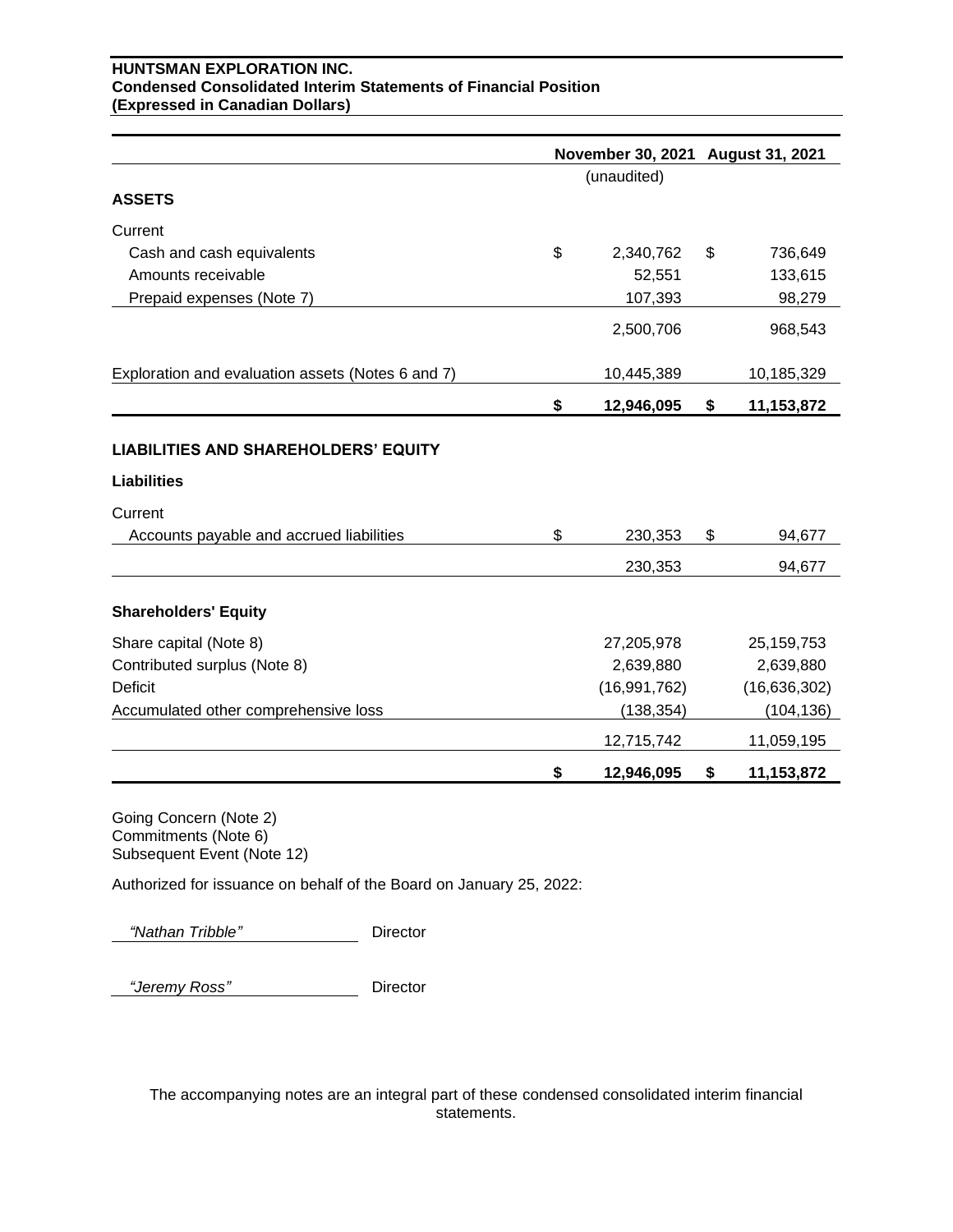## **HUNTSMAN EXPLORATION INC. Condensed Consolidated Interim Statements of Comprehensive Loss For the Three Months Ended November 30, (Unaudited – Expressed in Canadian Dollars)**

|                                                                | 2021             | 2020             |
|----------------------------------------------------------------|------------------|------------------|
| <b>Expenses</b>                                                |                  |                  |
| Consulting fees (Note 7)                                       | \$<br>122,000    | \$<br>277,819    |
| Foreign exchange gain                                          | (803)            |                  |
| General exploration costs (Note 7)                             | 17,250           | 12,355           |
| Management fees (Note 7)                                       | 49,579           | 77,500           |
| Office and general                                             | 18,039           | 20,672           |
| Professional fees                                              | 62,843           | 68,358           |
| Rent (Note 7)                                                  | 21,916           | 11,000           |
| Shareholder communications and investor relations              | 61,918           | 87,868           |
| Transfer agent and filing fees                                 | 3,109            | 28,700           |
| Travel                                                         |                  | 129              |
| <b>Loss Before Other Item</b>                                  | (355, 851)       | (584, 401)       |
| <b>Other Item</b>                                              |                  |                  |
| Interest income                                                | 391              | 885              |
| <b>Net Loss for the Period</b>                                 | (355, 460)       | (583, 516)       |
| <b>Other Comprehensive Loss</b>                                |                  |                  |
| Items that may be reclassified subsequently to income or loss: |                  |                  |
| Exchange difference on translating foreign operations          | (34, 218)        | (15, 439)        |
| <b>Comprehensive Loss for the Period</b>                       | \$<br>(389, 678) | \$<br>(598, 955) |
| Loss per Share - Basic and Diluted                             | \$<br>(0.00)     | \$<br>(0.01)     |
| <b>Weighted Average Number of Common Shares Outstanding</b>    | 88,583,922       | 49,661,677       |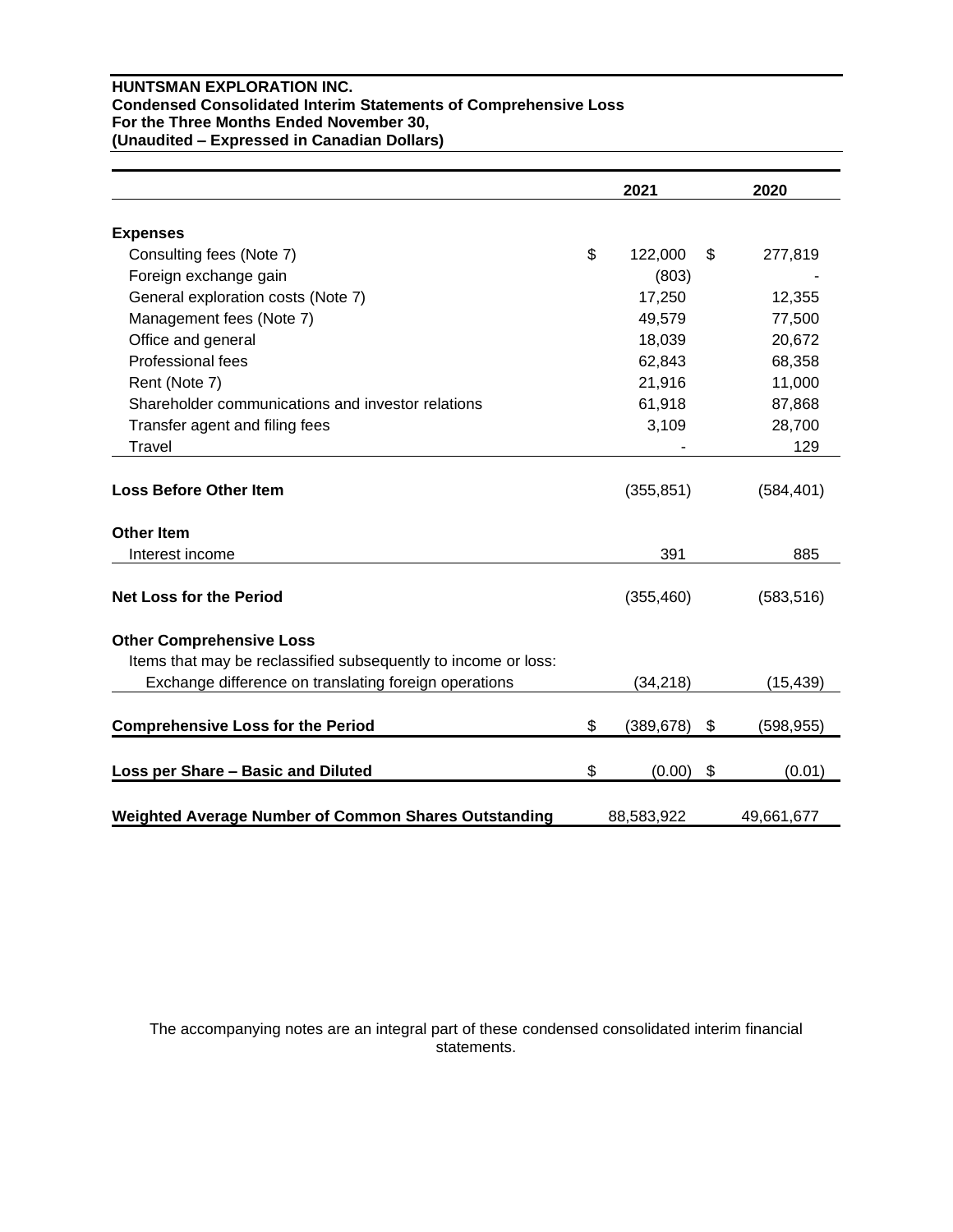## **HUNTSMAN EXPLORATION INC. Condensed Consolidated Interim Statements of Changes in Equity (Unaudited – Expressed in Canadian Dollars)**

|                                                                 | <b>Share Capital</b>       |    |                      |                                                  |    |                               |   |                |    |                                                        |    |              |
|-----------------------------------------------------------------|----------------------------|----|----------------------|--------------------------------------------------|----|-------------------------------|---|----------------|----|--------------------------------------------------------|----|--------------|
|                                                                 | Number of<br><b>Shares</b> |    | <b>Share Capital</b> | <b>Share</b><br><b>Subscriptions</b><br>Received |    | Contributed<br><b>Surplus</b> |   | <b>Deficit</b> |    | Accumulated<br>Other<br>Comprehensive<br>Income (Loss) |    | <b>Total</b> |
| Balance, August 31, 2020                                        | 33,532,640                 | \$ | 13,661,609           | \$<br>25,000                                     | S  | 1,810,168                     | S | (13,980,595)   | \$ | 17,369                                                 | \$ | 1,533,551    |
| Private placements                                              | 30,095,000                 |    | 6,019,000            | (25,000)                                         |    |                               |   |                |    |                                                        |    | 5,994,000    |
| Share issuance costs<br>Shares issued for exploration and       |                            |    | (434, 619)           |                                                  |    | 186,759                       |   |                |    |                                                        |    | (247, 860)   |
| evaluation assets                                               | 14,986,890                 |    | 3,821,657            |                                                  |    |                               |   |                |    |                                                        |    | 3,821,657    |
| Warrants exercised                                              | 154,545                    |    | 21,636               |                                                  |    |                               |   |                |    |                                                        |    | 21,636       |
| Stock options exercised<br>Fair value transferred upon          | 1,000                      |    | 200                  |                                                  |    |                               |   |                |    |                                                        |    | 200          |
| exercise of stock options                                       |                            |    | 20                   |                                                  |    | (20)                          |   |                |    |                                                        |    |              |
| Net loss for the period<br>Exchange difference on               |                            |    |                      |                                                  |    |                               |   | (583, 516)     |    |                                                        |    | (583, 516)   |
| translating foreign operations                                  |                            |    |                      |                                                  |    |                               |   |                |    | (15, 439)                                              |    | (15, 439)    |
| Balance, November 30, 2020<br>Shares issued for exploration and | 78,770,075                 |    | 23,089,503           |                                                  |    | 1,996,907                     |   | (14, 564, 111) |    | 1,930                                                  |    | 10,524,229   |
| evaluation assets                                               | 8,450,000                  |    | 2,070,250            |                                                  |    |                               |   |                |    |                                                        |    | 2,070,250    |
| Stock options granted                                           |                            |    |                      |                                                  |    | 642,973                       |   |                |    |                                                        |    | 642,973      |
| Net loss for the period<br>Exchange difference on               |                            |    |                      |                                                  |    |                               |   | (2,072,191)    |    |                                                        |    | (2,072,191)  |
| translating foreign operations                                  |                            |    |                      |                                                  |    |                               |   |                |    | (106, 066)                                             |    | (106, 066)   |
| Balance, August 31, 2021                                        | 87,220,075                 |    | 25,159,753           |                                                  |    | 2,639,880                     |   | (16,636,302)   |    | (104, 136)                                             |    | 11,059,195   |
| Private placements                                              | 31,027,529                 |    | 2,171,927            |                                                  |    |                               |   |                |    |                                                        |    | 2,171,927    |
| Share issuance costs                                            |                            |    | (125, 702)           |                                                  |    |                               |   |                |    |                                                        |    | (125, 702)   |
| Net loss for the period<br>Exchange difference on               |                            |    |                      |                                                  |    |                               |   | (355, 460)     |    |                                                        |    | (355, 460)   |
| translating foreign operations                                  |                            |    |                      |                                                  |    |                               |   |                |    | (34, 218)                                              |    | (34, 218)    |
| Balance, November 30, 2021                                      | 118,247,604                | S  | 27,205,978           |                                                  | S. | 2,639,880                     | S | (16, 991, 762) | S  | (138, 354)                                             | S. | 12,715,742   |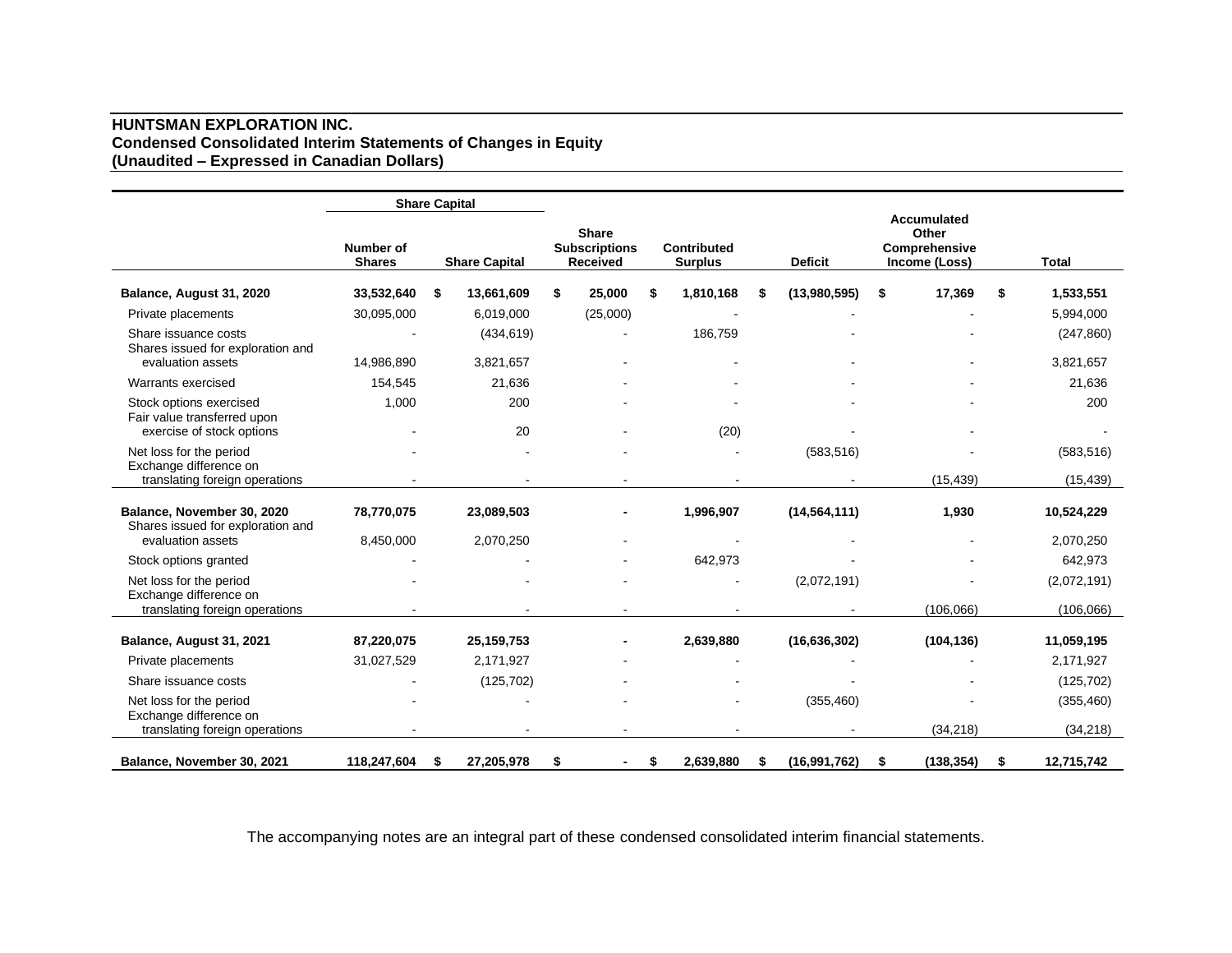## **HUNTSMAN EXPLORATION INC. Condensed Consolidated Interim Statements of Cash Flows For the Three Months Ended November 30, (Unaudited – Expressed in Canadian Dollars)**

|                                                                                                                                           |    | 2021            | 2020        |
|-------------------------------------------------------------------------------------------------------------------------------------------|----|-----------------|-------------|
| <b>Operating Activities</b>                                                                                                               |    |                 |             |
| Net loss for the period                                                                                                                   | \$ | $(355, 460)$ \$ | (583, 516)  |
| Changes in non-cash working capital balances                                                                                              |    |                 |             |
| Amounts receivable                                                                                                                        |    | 80,690          | (59, 102)   |
| Prepaid expenses                                                                                                                          |    | (54,086)        | (238, 801)  |
| Accounts payable and accrued liabilities                                                                                                  |    | 131,069         | (782, 608)  |
| <b>Cash Used in Operating Activities</b>                                                                                                  |    | (197, 787)      | (1,664,027) |
| <b>Investing Activity</b>                                                                                                                 |    |                 |             |
| Exploration and evaluation asset expenditures, net                                                                                        |    | (225, 572)      | (464, 547)  |
| <b>Cash Used in Investing Activity</b>                                                                                                    |    | (225, 572)      | (464, 547)  |
|                                                                                                                                           |    |                 |             |
| <b>Financing Activities</b>                                                                                                               |    |                 |             |
| Shares issued for cash                                                                                                                    |    | 2,171,927       | 5,994,000   |
| Share issuance costs                                                                                                                      |    | (125, 702)      | (247, 860)  |
| Shares issued for warrant exercise                                                                                                        |    |                 | 21,636      |
| Shares issued for stock option exercise                                                                                                   |    |                 | 200         |
| Repayments of loans payable                                                                                                               |    |                 | (262, 300)  |
| <b>Cash Provided by Financing Activities</b>                                                                                              |    | 2,046,225       | 5,505,676   |
| <b>Change in Cash</b>                                                                                                                     |    | 1,622,866       | 3,377,102   |
| <b>Effect of Exchange Rates on Cash</b>                                                                                                   |    | (18, 753)       |             |
| Cash and Cash Equivalents, Beginning of Period                                                                                            |    | 736,649         | 42,653      |
| Cash and Cash Equivalents, End of Period                                                                                                  | \$ | 2,340,762 \$    | 3,419,755   |
|                                                                                                                                           |    |                 |             |
| <b>Non-cash Transactions and Supplemental Disclosures</b>                                                                                 |    |                 |             |
| Shares issued for exploration and evaluation assets (Notes 6 and 9)<br>Exploration and evaluation asset expenditures included in accounts | S  | \$              | 3,821,657   |
| payable and accrued liabilities (opening)<br>Exploration and evaluation asset expenditures included in accounts                           | \$ | \$<br>5,170     | 145,407     |
| payable and accrued liabilities (closing)                                                                                                 | \$ | 9,901<br>S      | 111,741     |
| Interest paid                                                                                                                             | \$ | \$              |             |
| Income taxes paid                                                                                                                         | \$ | \$              |             |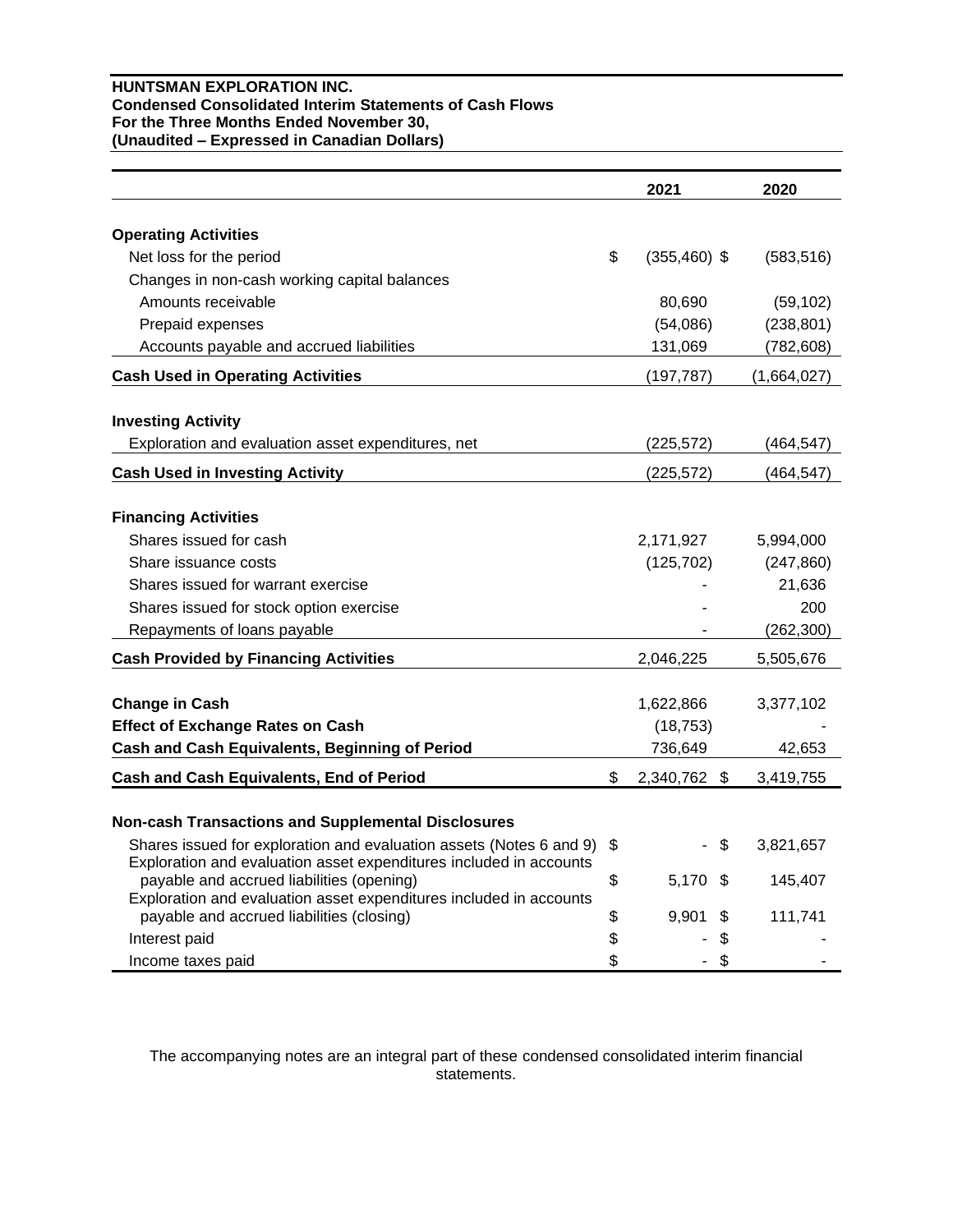#### **1. NATURE OF OPERATIONS**

Huntsman Exploration Inc. (the "Company") is an exploration stage company incorporated pursuant to the British Columbia *Business Corporations Act* on March 31, 2011. The principal business of the Company is the identification, evaluation and acquisition of mineral properties, as well as exploration of mineral properties once acquired. The Company changed its name from BlueBird Battery Metals Inc. to Huntsman Exploration Inc. on September 17, 2020. The Company's shares are listed for trading on the TSX Venture Exchange ("TSX-V") under the symbol "HMAN" and on the US OTC Markets under the symbol "BBBMF". The address of the Company's corporate office and its principal place of business is 1680 – 200 Burrard Street, Vancouver, British Columbia, Canada, V6C 3L6.

#### **2. GOING CONCERN**

These condensed consolidated interim financial statements have been prepared on the basis of accounting principles applicable to a going concern, which assumes that the Company will continue in operation for the foreseeable future and will be able to realize its assets and discharge its liabilities in the normal course of operations.

The Company has incurred a net loss of \$355,460 for the three months ended November 30, 2021 and has an accumulated deficit of \$16,991,762 at November 30, 2021. These factors indicate the existence of a material uncertainty that may cast significant doubt about the Company's ability to continue as a going concern.

In early March 2020, there was a global outbreak of coronavirus (COVID-19). The actual and threatened spread of the virus globally has had a material adverse effect on the global economy and, specifically, the regional economies in which the Company operates. The pandemic could continue to have a negative impact on the stock market, including trading prices of the Company's shares and its ability to raise new capital. These factors, among others, could have a significant impact on the Company's operations.

The Company's ability to continue its operations and to realize assets at their carrying values is dependent upon its ability to fund its existing acquisition and exploration commitments on its exploration and evaluation assets when they come due, which would cease to exist if the Company decides to terminate its commitments, and to cover its operating costs. The Company may be able to generate working capital to fund its operations by the sale of its exploration and evaluation assets or raising additional capital through equity markets. However, there is no assurance it will be able to raise funds in the future. These condensed consolidated interim financial statements do not give effect to any adjustments required to realize its assets and discharge its liabilities in other than the normal course of business and at amounts different from those reflected in the accompanying condensed consolidated interim financial statements.

## **3. BASIS OF PREPARATION**

a) Statement of compliance

The condensed consolidated interim financial statements of the Company have been prepared in accordance with International Accounting Standard ("IAS") 34 *Interim Financial Reporting*.

The condensed consolidated interim financial statements of the Company should be read in conjunction with the Company's 2021 annual consolidated financial statements that have been prepared in accordance with International Financial Reporting Standards, as issued by the International Accounting Standards Board.

These condensed consolidated interim financial statements were reviewed by the Audit Committee and approved and authorized for issue by the Board of Directors on January 25, 2022.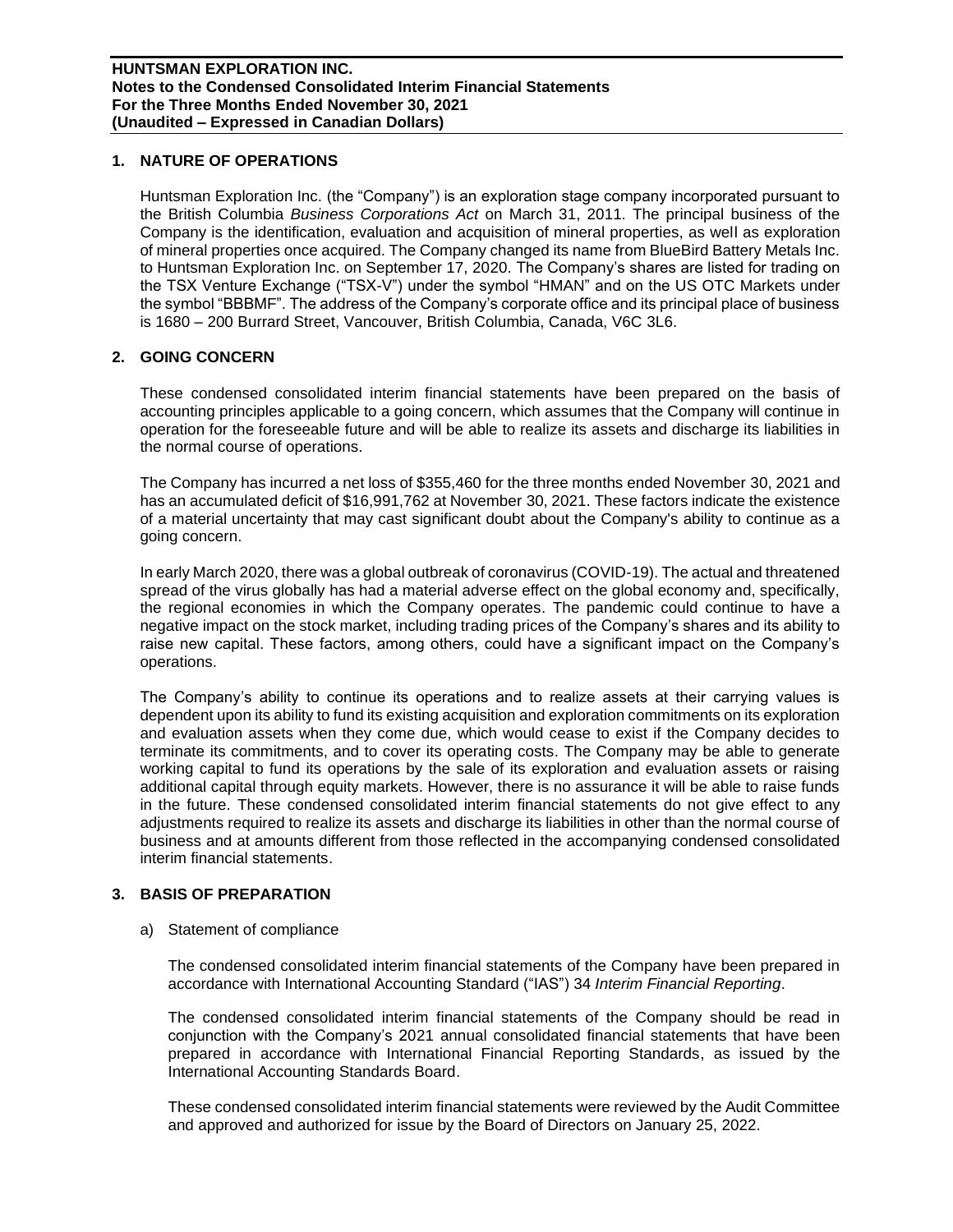## **3. BASIS OF PREPARATION** (Continued)

b) Measurement basis

These condensed consolidated interim financial statements have been prepared under the historical cost basis, except for certain financial instruments that have been measured at fair value. These condensed consolidated interim financial statements have been prepared under the accrual basis of accounting, except for cash flow information.

c) Basis of presentation

These condensed consolidated interim financial statements include the accounts of the Company and its wholly owned subsidiaries, BlueBird Battery Metals Australia Pty. Ltd. and Huntsman Exploration USA Inc., which were incorporated in Australia on April 10, 2018 and in the USA on September 22, 2020, respectively. Intercompany balances and transactions are eliminated in preparation of the Company's condensed consolidated interim financial statements.

On September 17, 2020, the Company consolidated its common shares on the basis of one new share for two old shares. All share and per share amounts have been revised to reflect the consolidation.

d) Foreign currency translation

The functional currency of the Company is the Canadian dollar. The functional currency of the Company's Australian subsidiary is the Australian dollar, and the functional currency of the Company's USA subsidiary is the US dollar, which has been determined to be the currency of the primary economic environment in which the subsidiaries operate.

Transactions in currencies other than the functional currency are recorded at the exchange rates prevailing on the dates of the transactions. At each reporting date, monetary assets and liabilities denominated in foreign currencies are translated at the rates prevailing at the reporting date. Nonmonetary items are measured at historical cost in a functional currency and are not retranslated.

### **4. SIGNIFICANT ACCOUNTING POLICIES**

Accounting standard issued but not yet effective

# *IAS 1 Presentation of Financial Statements*

IAS 1 has been amended to clarify classification of liabilities as current or non-current. The amendments are effective for years beginning on or after January 1, 2023. The amendment is expected to have no impact for the Company.

# **5. CRITICAL ACCOUNTING ESTIMATES AND JUDGMENTS**

The Company makes estimates and assumptions about the future that affect the reported amounts of assets and liabilities. Estimates and judgments are continually evaluated based on historical experience and other factors, including expectations of future events that are believed to be reasonable under the circumstances. In the future, actual experience may differ from these estimates and assumptions.

The effect of a change in an accounting estimate is recognized prospectively by including it in comprehensive income (loss) in the year of the change, if the change affects that year only, or in the year of the change and future years, if the change affects both.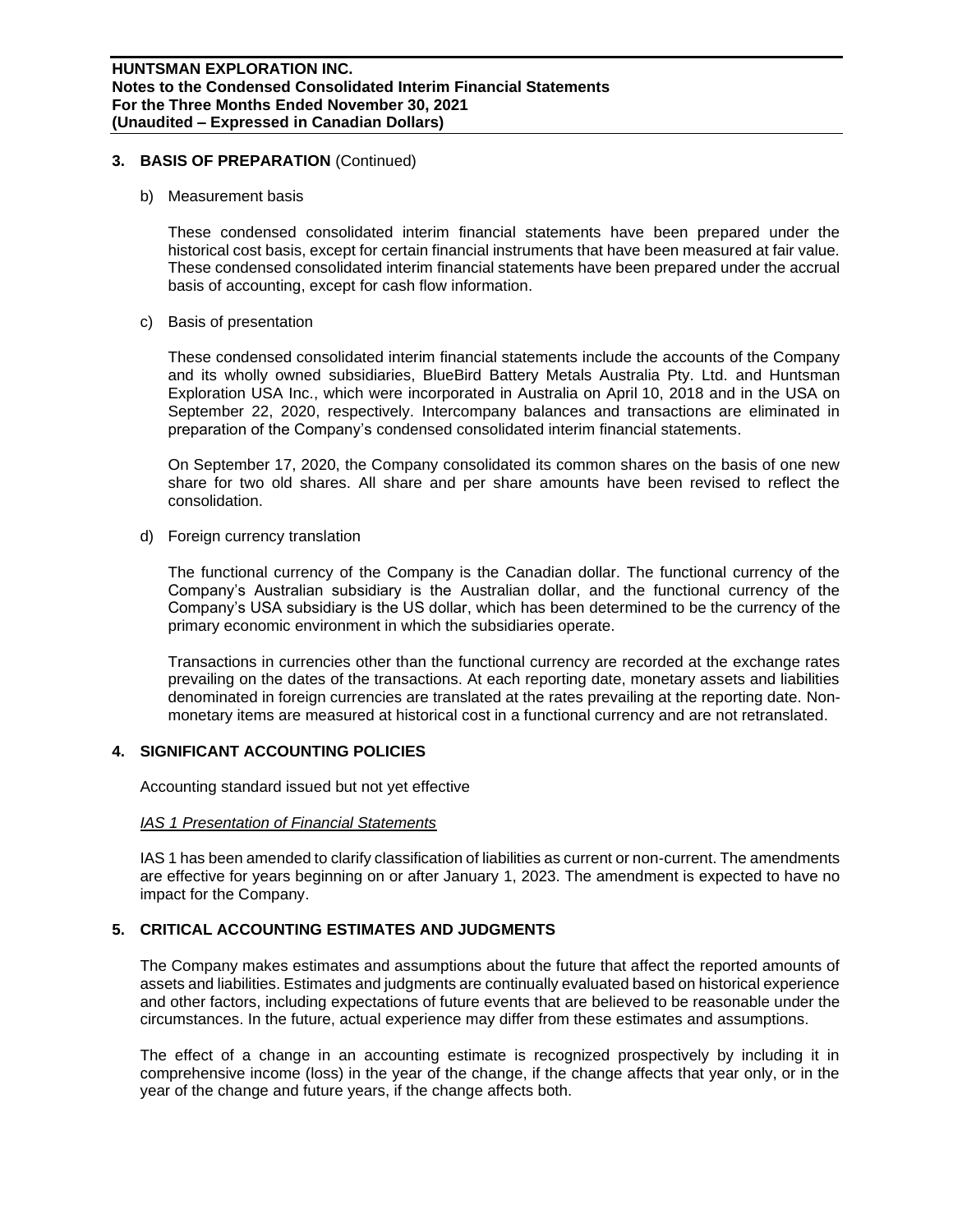## **5. CRITICAL ACCOUNTING ESTIMATES AND JUDGMENTS** (Continued)

#### *Critical judgments in applying accounting policies*

Information about critical judgments in applying accounting policies that have the most significant risk of causing material adjustment to the carrying amounts of assets and liabilities recognized in the condensed consolidated interim financial statements within the next financial year are discussed below.

a) Impairment of exploration and evaluation assets

The application of the Company's accounting policy for exploration and evaluation expenditures and impairment of the capitalized expenditures requires judgment in determining whether it is likely that future economic benefits will flow to the Company, which may be based on assumptions about future events or circumstances. Estimates and assumptions made may change if new information becomes available. If, after expenditure is capitalized, information becomes available suggesting that the recovery of expenditure is unlikely, the amount capitalized is written off in profit or loss in the year the new information becomes available.

b) Title to mineral property interests

Although the Company has taken steps to verify title to mineral properties in which it has an interest, these procedures do not guarantee the Company's title. Such properties may be subject to prior agreements or transfers and title may be affected by undetected defects.

c) Income taxes

Significant judgment is required in determining the provision for income taxes. There are many transactions and calculations undertaken during the ordinary course of business for which the ultimate tax determination is uncertain. The Company recognizes liabilities and contingencies for anticipated tax audit issues based on the Company's current understanding of the tax law. For matters where it is probable that an adjustment will be made, the Company records its best estimate of the tax liability, including the related interest and penalties in the current tax provision. Management believes they have adequately provided for the probable outcome of these matters; however, the final outcome may result in a materially different outcome than the amount included in the tax liabilities.

In addition, the Company recognizes deferred tax assets relating to tax losses carried forward to the extent that it is probable that taxable profit will be available against which a deductible temporary difference can be utilized. This is deemed to be the case when there are sufficient taxable temporary differences relating to the same taxation authority and the same taxable entity that are expected to reverse in the same year as the expected reversal of the deductible temporary difference, or in years into which a tax loss arising from the deferred tax asset can be carried back or forward. However, utilization of the tax losses also depends on the ability of the taxable entity to satisfy certain tests at the time the losses are recouped.

d) Going concern risk assessment

The Company's ability to continue its operations and to realize assets at their carrying values is dependent upon its ability to fund its existing acquisition and exploration commitments on its exploration and evaluation assets when they come due, which would cease to exist if the Company decides to terminate its commitments, and to cover its operating costs. The Company may be able to generate working capital to fund its operations by the sale of its exploration and evaluation assets or raising additional capital through equity markets. However, there is no assurance it will be able to raise funds in the future. These condensed consolidated interim financial statements do not give effect to any adjustments required to realize its assets and discharge its liabilities in other than the normal course of business and at amounts different from those reflected in the accompanying condensed consolidated interim financial statements.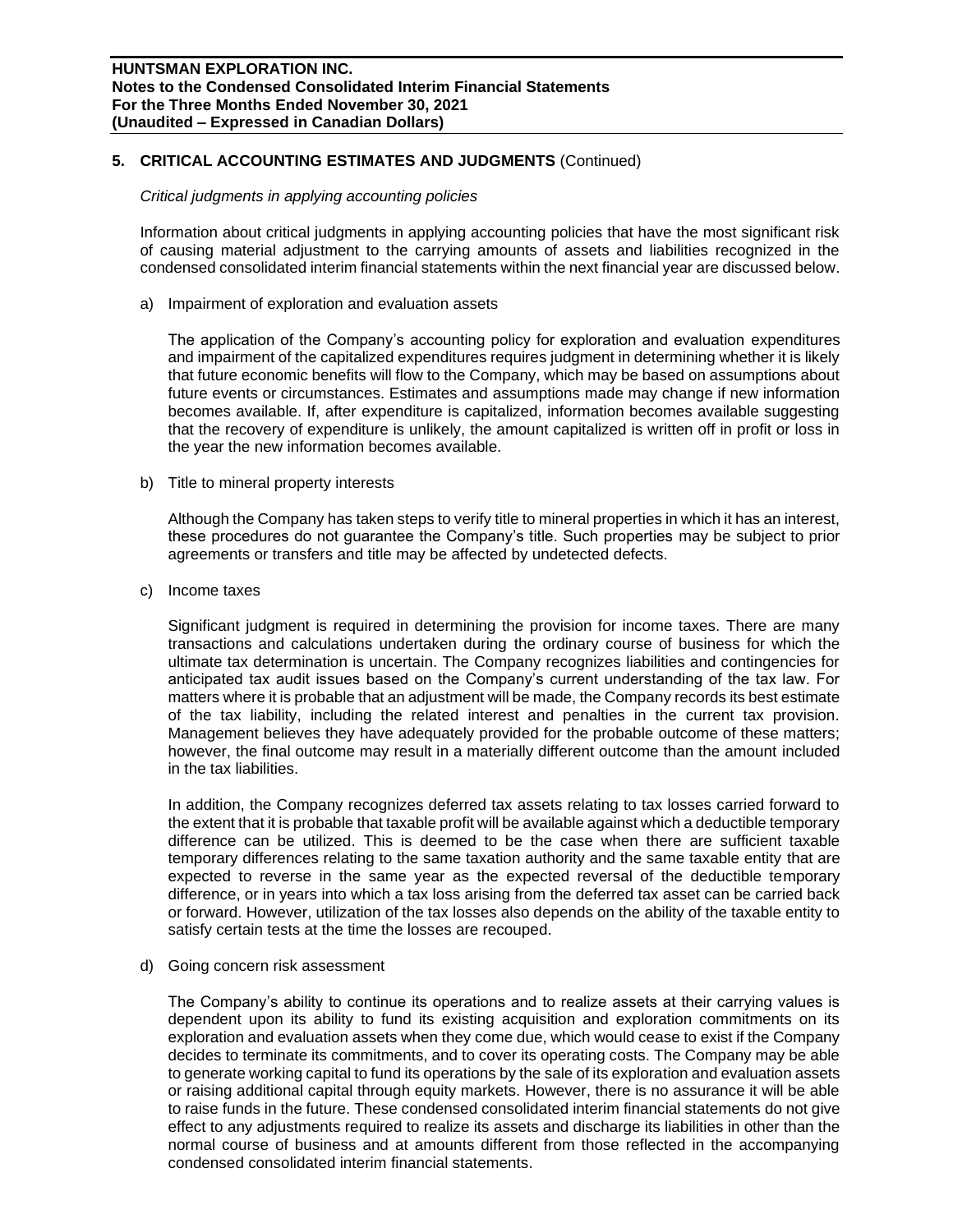#### **5. CRITICAL ACCOUNTING ESTIMATES AND JUDGMENTS** (Continued)

#### *Key sources of estimation uncertainty*

The following are key assumptions concerning the future and other key sources of estimation uncertainty that have a significant risk of resulting in material adjustments to the condensed consolidated interim financial statements.

#### a) Decommissioning liabilities

Rehabilitation provisions have been created based on the Company's internal estimates. Assumptions, based on the current economic environment, have been made that management believes are a reasonable basis upon which to estimate the future liability. These estimates take into account any material changes to the assumptions that occur when reviewed regularly by management. Estimates are reviewed annually and are based on current regulatory requirements. Significant changes in estimates of contamination, restoration standards and techniques will result in changes to provisions from year to year. Actual rehabilitation costs will ultimately depend on future market prices for the rehabilitation costs that will reflect the market condition at the time the rehabilitation costs are actually incurred.

The final cost of the currently recognized rehabilitation provisions may be higher or lower than currently provided for. As at November 30, 2021, the Company has no known rehabilitation requirements, and accordingly, no provision has been made.

b) Fair value of stock options granted

The Company uses the Black-Scholes option pricing model to value the stock options granted during the period. The Black-Scholes model was developed for use in estimating the fair value of traded options that have no vesting restrictions and are fully transferable. The model requires management to make estimates that are subjective and may not be representative of actual results. Changes in assumptions can materially affect estimates of fair values.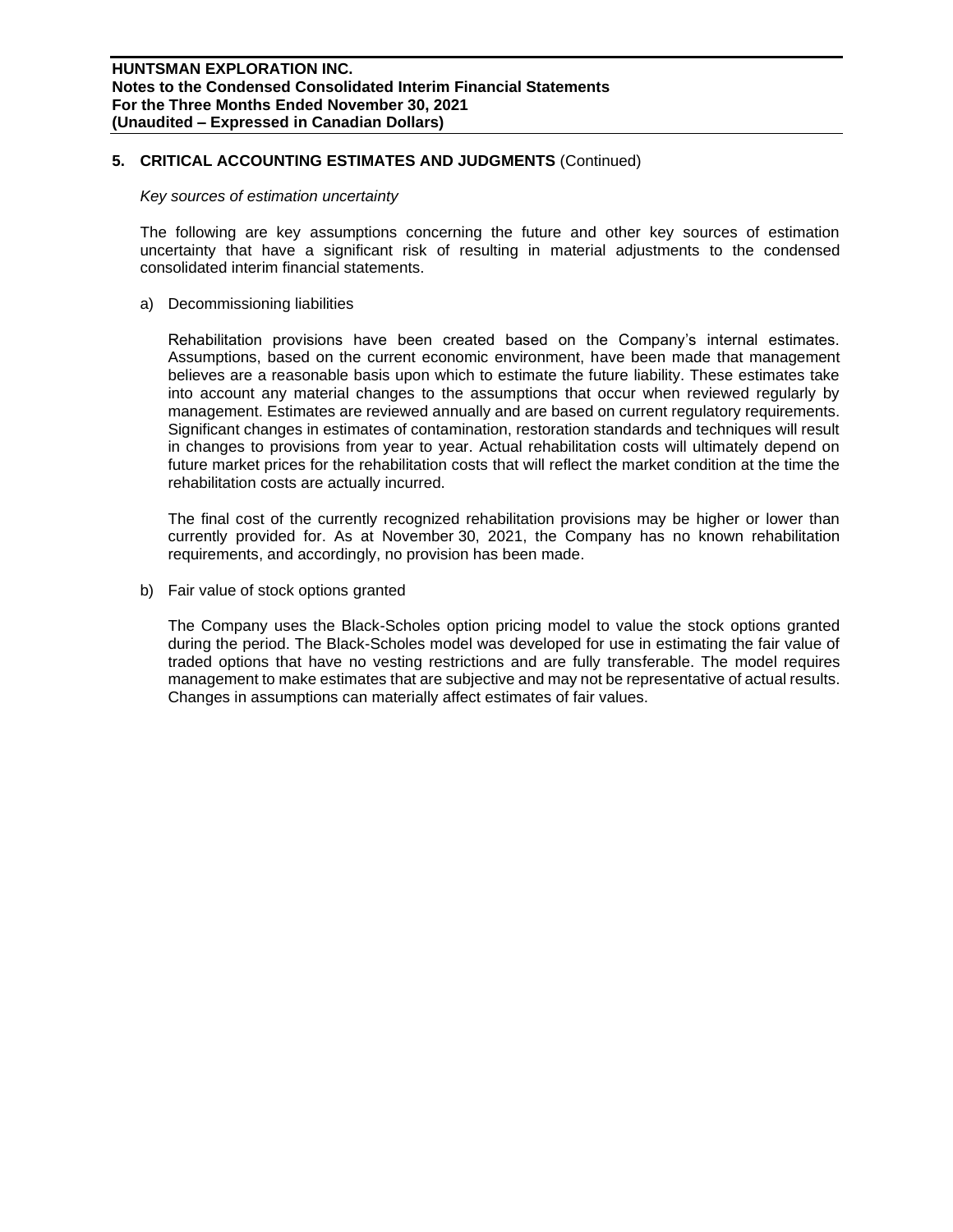# **6. EXPLORATION AND EVALUATION ASSETS**

Total costs incurred on exploration and evaluation assets are summarized as follows:

|                                                                                                                        | <b>Baxter Spring</b>                           | <b>Flint Property</b>                   |    | <b>Canegrass</b><br><b>Property</b>                               |    | Total                                                             |
|------------------------------------------------------------------------------------------------------------------------|------------------------------------------------|-----------------------------------------|----|-------------------------------------------------------------------|----|-------------------------------------------------------------------|
| <b>Acquisition Costs</b>                                                                                               |                                                |                                         |    |                                                                   |    |                                                                   |
| Balance, August 31, 2020<br>Acquisition and option payments<br>Claim costs<br>Currency translation difference          | \$<br>34,071<br>4,138,857<br>32,923<br>(3,588) | \$<br>2,197,130<br>178,502<br>(1,709)   | \$ | 1,680,082                                                         | \$ | 1,714,153<br>6,335,987<br>211,425<br>(5,297)                      |
| Balance, August 31, 2021<br>Claim costs (recovery)<br>Currency translation difference                                  | 4,202,263<br>4,940<br>5,371                    | 2,373,923<br>(1,631)<br>4,181           |    | 1,680,082<br>214,064<br>(2,554)                                   |    | 8,256,268<br>217,373<br>6,998                                     |
| Balance, November 30, 2021                                                                                             | \$<br>4,212,574                                | \$<br>2,376,473                         | \$ | 1,891,592                                                         | \$ | 8,480,639                                                         |
| <b>Deferred Exploration Expenditures</b>                                                                               |                                                |                                         |    |                                                                   |    |                                                                   |
| Balance, August 31, 2020<br>Camp and other<br>Drilling<br>Geological<br>Geophysical<br>Currency translation difference | \$<br>20,728<br>(64)                           | \$<br>$\blacksquare$<br>44,833<br>(245) | \$ | 1,016,677<br>18.588<br>500,584<br>202,581<br>174,905<br>(49, 526) | \$ | 1,016,677<br>18,588<br>500,584<br>268,142<br>174,905<br>(49, 835) |
| Balance, August 31, 2021<br>Geological<br>Currency translation difference                                              | 20,664<br>2,854<br>158                         | 44,588<br>2,047<br>603                  |    | 1,863,809<br>52,969<br>(22, 942)                                  |    | 1,929,061<br>57,870<br>(22, 181)                                  |
| Balance, November 30, 2021                                                                                             | \$<br>23,676                                   | \$<br>47,238                            | \$ | 1,893,836                                                         | \$ | 1,964,750                                                         |
| <b>Total Exploration and Evaluation Assets</b>                                                                         |                                                |                                         |    |                                                                   |    |                                                                   |
| Balance, August 31, 2021                                                                                               | \$<br>4,222,927                                | \$<br>2,418,511                         | S. | 3,543,891                                                         | S. | 10,185,329                                                        |
| Balance, November 30, 2021                                                                                             | \$<br>4,236,250                                | \$<br>2,423,711                         | \$ | 3,785,428                                                         | \$ | 10,445,389                                                        |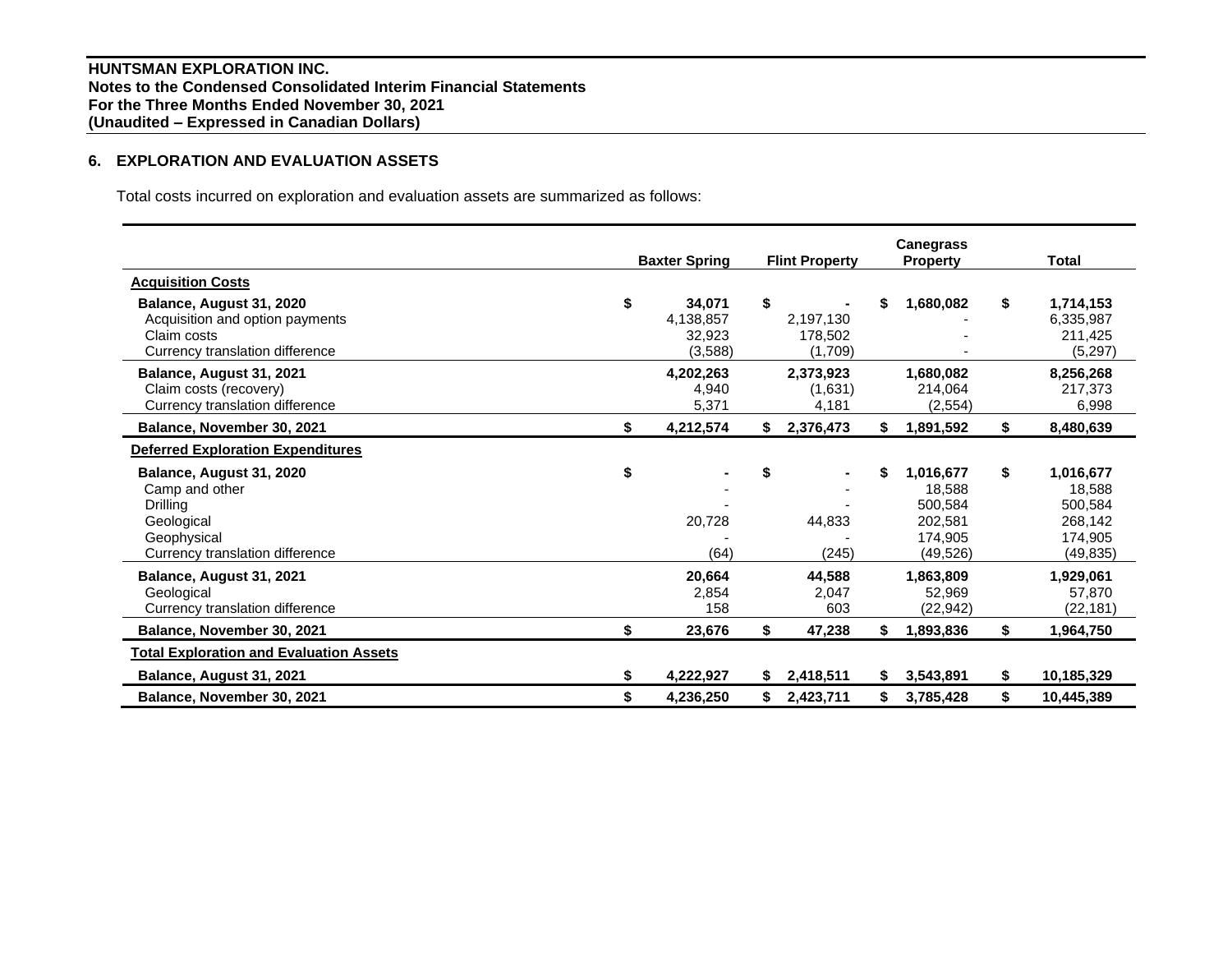## **6. EXPLORATION AND EVALUATION ASSETS** (Continued)

a) Baxter Spring Property

On August 26, 2020, and as amended September 22, 2021, the Company entered into an option agreement to acquire a 100% interest in the Baxter Spring Property, located in Nevada, from Liberty Gold Corp. ("Liberty") and Liberty's wholly owned subsidiary, Pilot Gold (USA) Inc.

In consideration, the Company must make payments as follows:

- Cash payment of US\$250,000 (paid);
- An additional cash payment of US\$250,000 on or before May 31, 2022; and
- Issuance of common shares of the Company equal to 19.5% of the outstanding shares (issued 14,986,890 shares valued at \$3,821,657).

The property is subject to a 2% net smelter return royalty ("NSR") and Liberty retains a back-in right to acquire a 35% interest in the property within three years upon payment of the sum of US\$1,000,000 to the Company.

b) Flint Property

On December 3, 2020, the Company entered into an agreement to acquire a 100% interest in claims as part of the Flint Property. In consideration, the Company paid US\$100,000 in cash and issued 8,450,000 common shares of the Company valued at \$2,070,250.

The Company satisfied the option agreement by staking 174 claims within the area of interest of the agreement at a cost of \$127,900. The vendors retain a 2% NSR on the Flint Property, including claims staked by the Company.

c) Canegrass Property

On March 15, 2018, the Company entered into an option agreement with Trafalgar Resources Pty. Ltd. ("Trafalgar") to acquire a 100% interest in the Canegrass Property, located in the Mount Magnet region of Western Australia.

In consideration, the Company must make payments as follows:

- Cash payment of \$25,000 (paid) and issuance of 1,500,000 common shares of the Company (issued and valued at \$870,000) upon approval by the TSX-V (approval received on March 21, 2018);
- Issuance of an additional 937,500 common shares of the Company on or before March 21, 2019 (issued and valued at \$553,125); and
- Issuance of an additional 937,500 common shares of the Company on or before March 21, 2020 (issued and valued at \$131,250).

The Company must also incur exploration expenditures as follows:

- \$500,000 on or before March 21, 2019 (incurred);
- An additional \$500,000 on or before March 21, 2020 (incurred); and
- An additional \$500,000 on or before March 21, 2021 (incurred).

A finder's fee of 130,529 common shares (issued and valued at \$75,707) was paid in relation to the agreement. Subject to further TSX-V approval, a discovery bonus of 750,000 common shares of the Company will be issued in the event of discovery of a copper/cobalt equivalent resource of 250,000 ounces or greater on the Canegrass Property. During the year ended August 31, 2021, the Company fulfilled its purchase obligations on the property to earn a 100% interest in the Canegrass property.

The Company also paid a \$25,000 letter of intent fee to Trafalgar during the year ended August 31, 2018.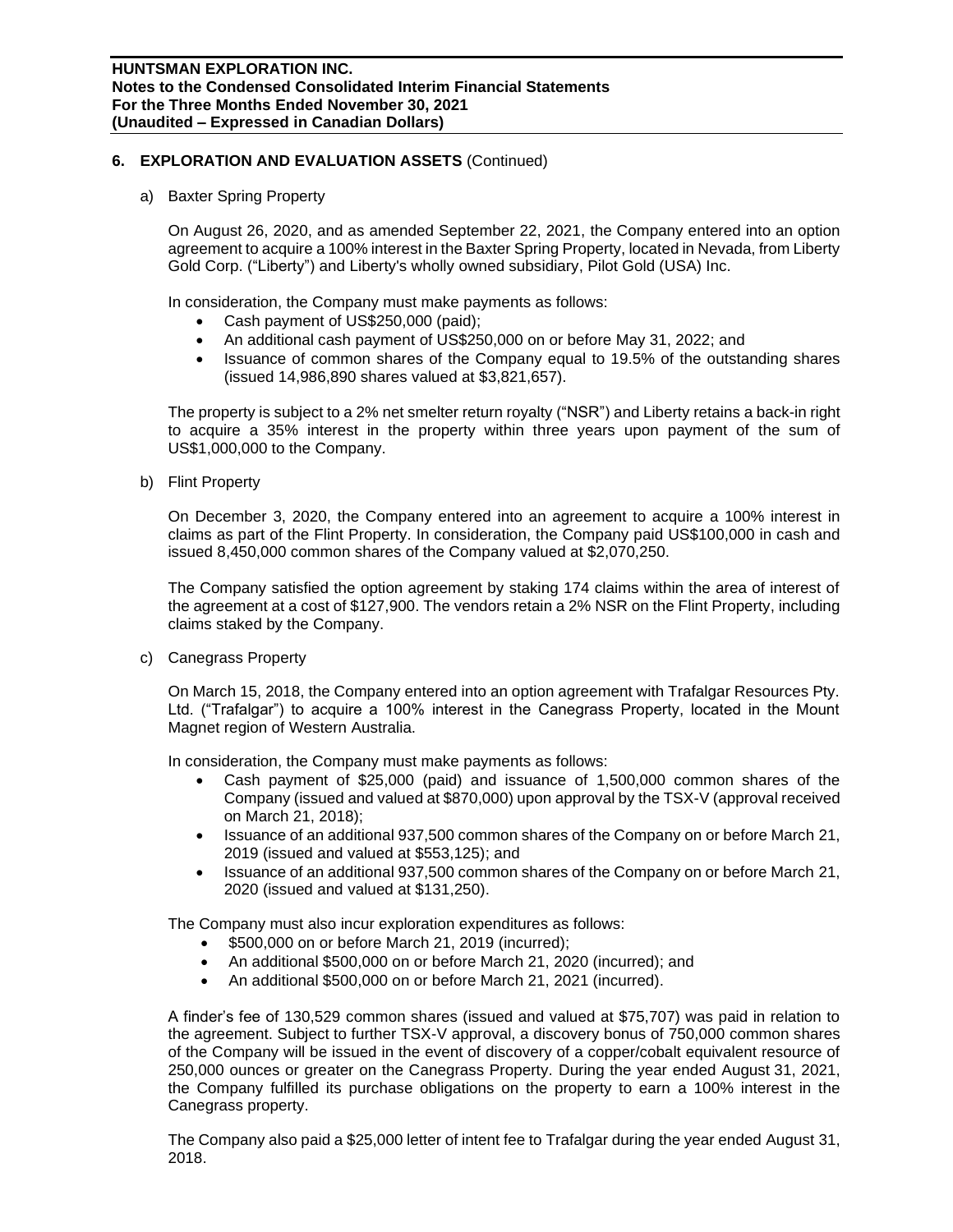## **7. RELATED PARTY BALANCES AND TRANSACTIONS**

These amounts of key management compensation are included in the amounts shown on the condensed consolidated interim statements of comprehensive loss for the three months ended November 30, 2021 and 2020:

|                     | November 30,<br>2021 |    |        |  |
|---------------------|----------------------|----|--------|--|
| Consulting fees     | \$<br>8.299          | S  |        |  |
| General exploration | \$<br>9,000          | \$ |        |  |
| Management fees     | \$<br>49,579         | \$ | 77,500 |  |

Key management includes directors and officers of the Company, including the Chief Executive Officer, President and Chief Financial Officer.

During the three months ended November 30, 2021, the Company also paid or accrued:

- \$15,000 (2020 \$11,000) in rent to a company with common officers; and
- \$nil (2020 \$7,198) in exploration and evaluation asset expenditures to a private company for a director's services.

As at November 30, 2021, included in prepaid expenses is \$12,585 (August 31, 2021 - \$12,585) paid to a private company for a director's services and \$nil (August 31, 2021 - \$5,250) paid to a company with common officers for rent.

# **8. SHARE CAPITAL**

a) Authorized

The Company is authorized to issue an unlimited number of common shares without par value.

b) Issued and outstanding

### *During the three months ended November 30, 2021*

• On November 26, 2021, the Company completed a placement for gross proceeds of \$2,171,927. The Company issued 31,027,529 common shares of the Company at a price of \$0.07 per share. The Company paid finder's fees of \$114,093 and other share issuance costs of \$11,610.

### *During the year ended August 31, 2021*

- On October 19, 2020, the Company completed a placement for gross proceeds of \$5,639,000. The Company issued 28,195,000 units at a price of \$0.20 per unit. Each unit consisted of one common share of the Company and one share purchase warrant. Each warrant entitles the holder to acquire one common share of the Company at an exercise price of \$0.35 for a period of three years. The Company paid finder's fees of \$216,690 in cash and issued 1,083,450 finder's warrants with an exercise price of \$0.35 per unit and a term to expiry of three years (valued at \$186,759). The Company paid other share issuance costs of \$31,170. The Company received \$25,000 in connection with this private placement prior to August 31, 2020.
- On November 12, 2020, the Company issued 14,986,890 common shares valued at \$3,821,657 for the acquisition of the Baxter Spring Property (Note 6(a)).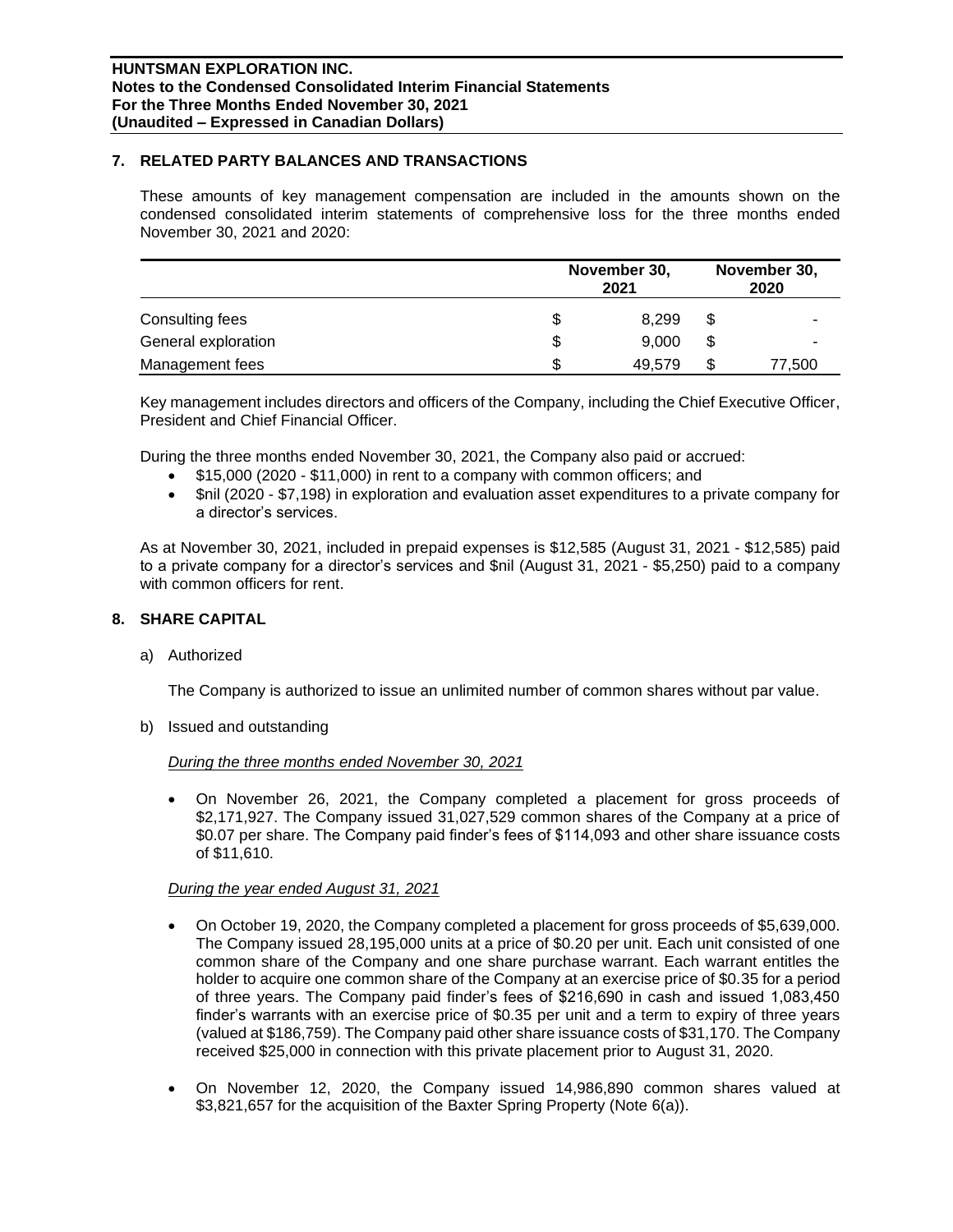#### **HUNTSMAN EXPLORATION INC. Notes to the Condensed Consolidated Interim Financial Statements For the Three Months Ended November 30, 2021 (Unaudited – Expressed in Canadian Dollars)**

#### **8. SHARE CAPITAL** (Continued)

b) Issued and outstanding (continued)

## *During the year ended August 31, 2021 (continued)*

- On November 27, 2020, the Company completed a private placement for gross proceeds of \$380,000. The Company issued 1,900,000 units at a price of \$0.20 per unit. Each unit consisted of one common share of the Company and one share purchase warrant. Each warrant entitles the holder to acquire one common share of the Company at an exercise price of \$0.35 for a period of three years.
- On December 21, 2020, the Company issued 8,450,000 common shares valued at \$2,070,250 for the acquisition of the Flint Property (Note 6(b)).
- During the year ended August 31, 2021, the Company received \$21,636 and \$200 pursuant to the exercise of 154,545 warrants and 1,000 stock options, respectively.

### c) Warrants

Warrant transactions and the number of warrants outstanding for the three months ended November 30, 2021 and year ended August 31, 2021 are summarized as follows:

|                                  |            | <b>November 30, 2021</b> | <b>August 31, 2021</b> |                       |  |  |
|----------------------------------|------------|--------------------------|------------------------|-----------------------|--|--|
|                                  |            | Weighted                 |                        | Weighted              |  |  |
|                                  | Number of  | Average                  | Number of              | Average               |  |  |
|                                  | Warrants   | <b>Exercise Price</b>    | Warrants               | <b>Exercise Price</b> |  |  |
| Outstanding, beginning of period | 31,468,858 | \$ 0.35                  | 533,472                | \$0.24                |  |  |
| Issued                           |            |                          | 31,178,450             | \$0.35                |  |  |
| Exercised                        |            | ۰                        | (154, 545)             | \$0.14                |  |  |
| <b>Expired</b>                   |            |                          | (88, 519)              | \$0.72                |  |  |
| Outstanding, end of period       | 31,468,858 | \$0.35                   | 31,468,858             | \$0.35                |  |  |

The following warrants were outstanding and exercisable at November 30, 2021:

| Expiry Date        | <b>Weighted Average</b><br><b>Remaining Contractual</b><br>Life in Years | <b>Exercise Price</b> | Warrants   |
|--------------------|--------------------------------------------------------------------------|-----------------------|------------|
| December 31, 2021* | 0.08                                                                     | \$0.14                | 290,408    |
| October 19, 2023   | 1.88                                                                     | \$0.35                | 29,278,450 |
| November 27, 2023  | 1.99                                                                     | \$0.35                | 1,900,000  |
|                    | 1.87                                                                     |                       | 31,468,858 |

expired unexercised subsequent to November 30, 2021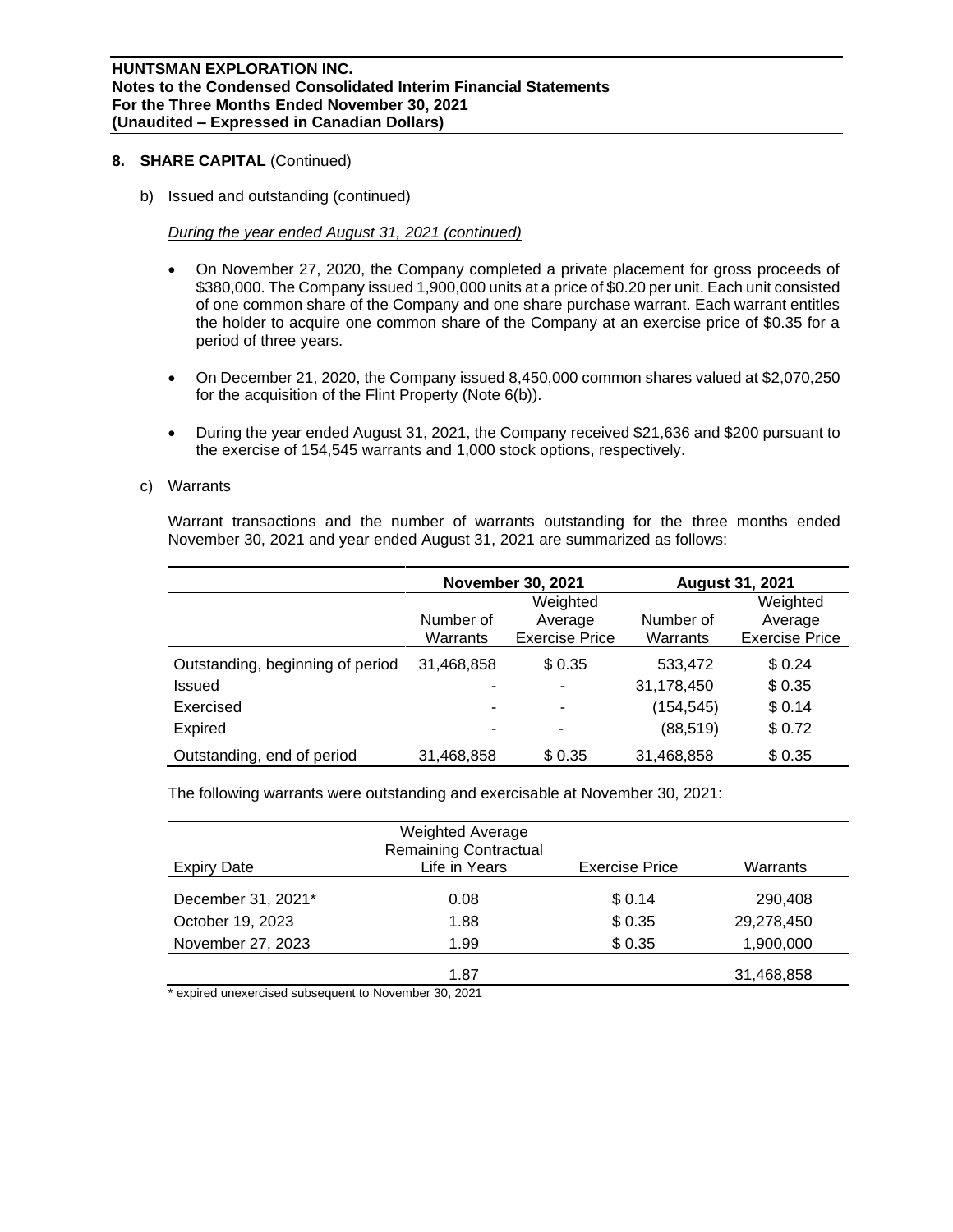## **8. SHARE CAPITAL** (Continued)

c) Warrants (continued)

The Company applies the fair value method using the Black-Scholes option pricing model in accounting for its finder's warrants granted. During the three months ended November 30, 2021, the Company did not grant any (year ended August 31, 2021 - 1,083,450 with a fair value of \$186,759) finder's warrants. The fair value of each finder's warrant granted for the three months ended November 30, 2021 and year ended August 31, 2021 was calculated using the following weighted average assumptions:

|                                        | <b>November 30, 2021</b> | <b>August 31, 2021</b> |
|----------------------------------------|--------------------------|------------------------|
| Expected life (years)                  | N/A                      | 3.00                   |
| Risk-free interest rate                | N/A                      | 0.25%                  |
| Expected annualized volatility         | N/A                      | 118%                   |
| Dividend yield                         | N/A                      | N/A                    |
| Stock price at grant date              | N/A                      | \$0.265                |
| Exercise price                         | N/A                      | \$0.35                 |
| Weighted average grant date fair value | N/A                      | \$0.17                 |

d) Stock options

The Company adopted a stock option plan (the "Plan") to grant incentive stock options to directors, officers, employees and consultants. Under the Plan, the aggregate number of common shares that may be subject to option at any one time may not exceed 10% of the issued common shares of the Company as of that date, including options granted prior to the adoption of the Plan. Options granted may not exceed a term of 10 years, and the term will be reduced to one year following the date of death of the optionee. All options vest when granted unless they are otherwise specified by the Board of Directors or if they are granted for investor relations activities. Options granted for investor relations activities vest over a twelve-month period with no more than 25% of the options vesting in any three-month period.

During the three months ended November 30, 2021, the Company did not recognize any (year ended August 31, 2021 - \$642,973) share-based payment expense in connection with options granted during the period (year ended August 31, 2021 - 3,675,000).

The following is a summary of option transactions under the Company's Plan for the three months ended November 30, 2021 and year ended August 31, 2021:

|                                  | <b>November 30, 2021</b> |          | <b>August 31, 2021</b> |          |
|----------------------------------|--------------------------|----------|------------------------|----------|
|                                  |                          | Weighted |                        | Weighted |
|                                  |                          | Average  |                        | Average  |
|                                  | Number of                | Exercise | Number of              | Exercise |
|                                  | <b>Options</b>           | Price    | Options                | Price    |
| Outstanding, beginning of period | 6,004,000                | \$0.28   | 2,742,500              | \$0.34   |
| <b>Expired</b>                   | (1,000,000)              | \$0.23   | (412,500)              | \$0.46   |
| Exercised                        | -                        | ۰        | (1,000)                | \$0.20   |
| Granted                          |                          | -        | 3,675,000              | \$0.25   |
| Outstanding, end of period       | 5,004,000                | \$0.29   | 6,004,000              | \$0.28   |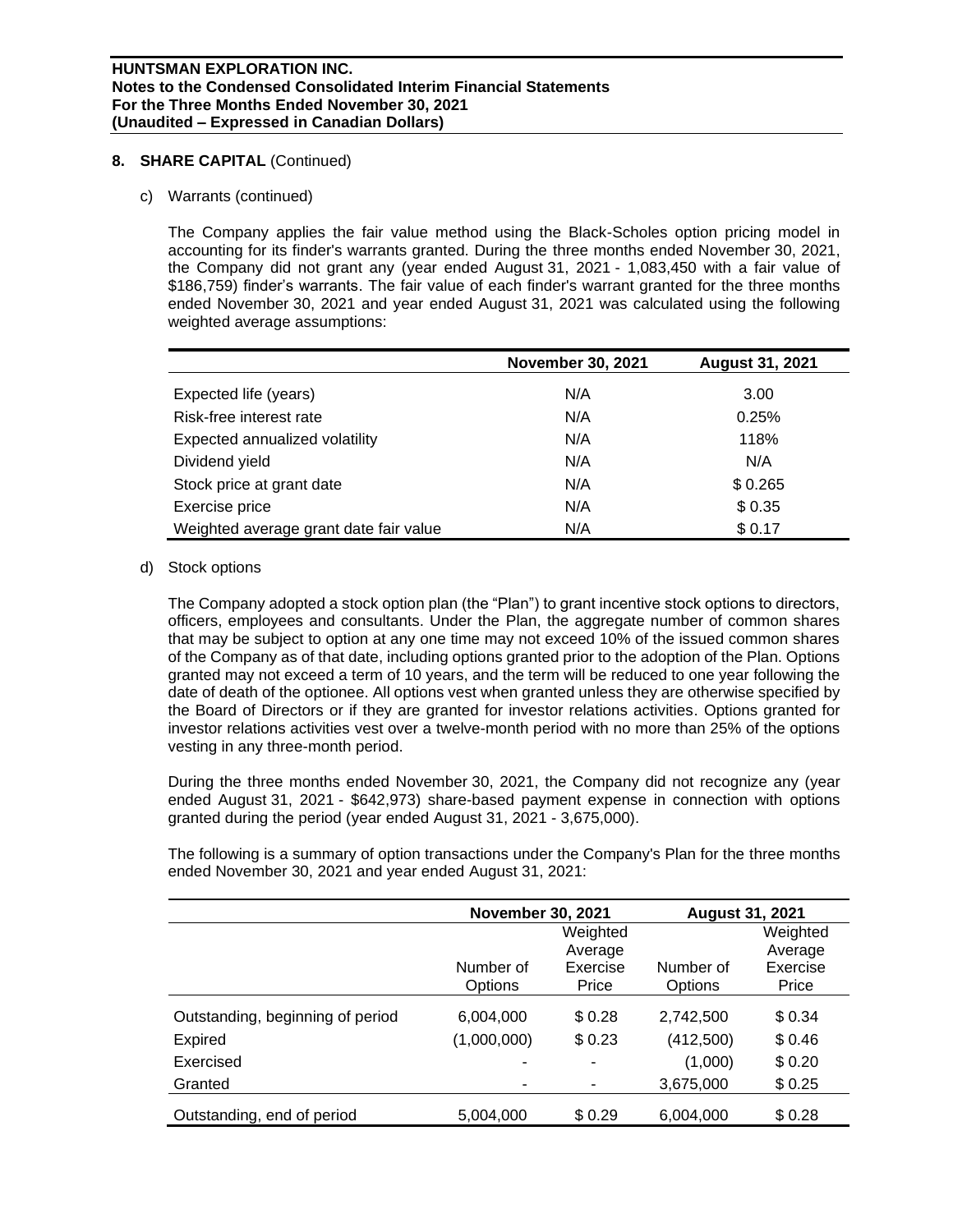### **8. SHARE CAPITAL** (Continued)

d) Stock options (continued)

The following options were outstanding and exercisable at November 30, 2021:

| <b>Expiry Date</b> | <b>Weighted Average</b><br>Remaining<br>Contractual Life<br>in Years | <b>Exercise Price</b> | Outstanding | Exercisable |
|--------------------|----------------------------------------------------------------------|-----------------------|-------------|-------------|
| January 23, 2022*  | 0.15                                                                 | \$0.44                | 950.000     | 950,000     |
| May 1, 2022        | 0.42                                                                 | \$ 0.50               | 180,000     | 180,000     |
| March 25, 2023     | 1.32                                                                 | \$0.20                | 799,000     | 799,000     |
|                    |                                                                      |                       |             |             |
| January 8, 2024    | 2.11                                                                 | \$0.25                | 2,500,000   | 2,500,000   |
| January 22, 2024   | 2.15                                                                 | \$0.30                | 200,000     | 200,000     |
| February 26, 2024  | 2.24                                                                 | \$0.25                | 375,000     | 375,000     |
|                    | 1.56                                                                 |                       | 5,004,000   | 5,004,000   |

\* expired unexercised subsequent to November 30, 2021

The Company applies the fair value method using the Black-Scholes option pricing model in accounting for its stock options granted. The fair value of each stock option grant was calculated using the following weighted average assumptions:

|                                        | <b>November 30, 2021</b> | <b>August 31, 2021</b> |
|----------------------------------------|--------------------------|------------------------|
| Expected life (years)                  | N/A                      | 3.00                   |
| Risk-free interest rate                | N/A                      | 0.25%                  |
| Expected annualized volatility         | N/A                      | 118%                   |
| Dividend yield                         | N/A                      | N/A                    |
| Stock price at grant date              | N/A                      | \$0.25                 |
| Exercise price                         | N/A                      | \$0.25                 |
| Weighted average grant date fair value | N/A                      | \$0.17                 |

Option pricing models require the input of highly subjective assumptions regarding volatility. The Company has used historical volatility to estimate the volatility of the share price.

During the three months ended November 30, 2021, the Company did not transfer any amounts (year ended August 31, 2021 - \$20) from the share-based payments reserve to deficit upon the exercise of stock options (year ended August 31, 2021 - 1,000).

# **9. FINANCIAL INSTRUMENTS**

The Company's financial instruments include cash and cash equivalents, amounts receivable and accounts payable. Cash and cash equivalents are classified as fair value through profit or loss. Amounts receivable is classified as measured at amortized cost. Accounts payable is classified as measured at amortized cost. The carrying values of these instruments approximate their fair values due to the relatively short periods to maturity.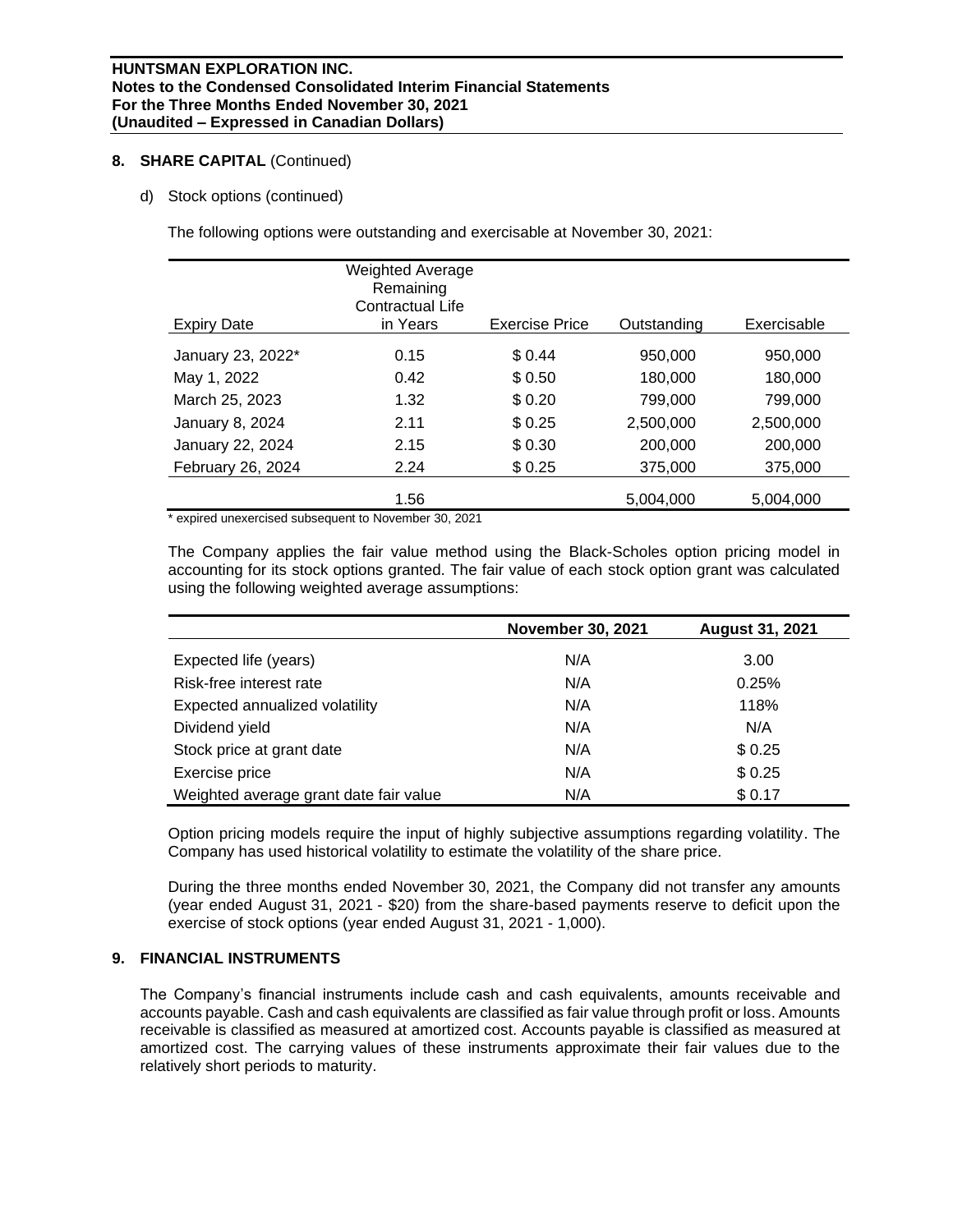#### **9. FINANCIAL INSTRUMENTS** (Continued)

The following table sets forth the Company's financial asset measured at fair value by level within the fair value hierarchy as follows:

| <b>November 30, 2021</b>  | Level 1   |         | Level 2                  |         | Level 3 |       | Total     |  |
|---------------------------|-----------|---------|--------------------------|---------|---------|-------|-----------|--|
| Cash and cash equivalents | 2,340,762 | \$      | $\overline{\phantom{a}}$ |         | ۰       |       | 2,340,762 |  |
|                           |           |         |                          |         |         |       |           |  |
| <b>August 31, 2021</b>    | Level 1   | Level 2 |                          | Level 3 |         | Total |           |  |
| Cash and cash equivalents | 736,649   | \$      | ٠                        |         | ۰       |       | 736,649   |  |

#### *Financial risk management objectives and policies*

The risks associated with these financial instruments and the policies on how to mitigate these risks are set out below. Management manages and monitors these exposures to ensure appropriate measures are implemented in a timely and effective manner.

#### a) Credit risk

Credit risk is the risk of an unexpected loss if a customer or third party to a financial instrument fails to meet its contractual obligations. The financial instrument that potentially subjects the Company to concentrations of credit risk consists principally of cash and cash equivalents. To minimize the credit risk on cash and cash equivalents, the Company places the instrument with a major Canadian financial institution.

b) Liquidity risk

The Company manages liquidity risk by maintaining a balance between continuity of funding and flexibility through the use of borrowings. Management closely monitors the liquidity position and expects to have adequate sources of funding to finance the Company's projects and operations. As at November 30, 2021, the Company had contractual obligations consisting of accounts payable and accrued liabilities of \$230,353 due within the next 12 months. All of the liabilities presented as accounts payable are due within 30 days of the reporting date.

c) Market risk

Market risk is the risk that changes in market prices, such as foreign exchange rates and interest rates, will affect the Company's income or the value of its holdings of financial instruments. The objective of market risk management is to manage and control market risk exposures within acceptable parameters, while optimizing the return on capital.

*i) Currency risk –* Currency risk is the risk that the fair value or future cash flows will fluctuate as a result of changes in foreign exchange rates. The Company has operations in Canada, the USA and Australia, and incurs operating and exploration expenditures in all currencies. The fluctuation of the Canadian dollar in relation to the United States and Australian dollars will have an impact upon the results of the Company. A fluctuation in the exchange rates between the Canadian and Australian dollars of 10% would result in a change to the Company's cash of \$155,600 and accounts payable and accrued liabilities of \$1,100. A fluctuation in the exchange rates between the Canadian and United States dollars of 10% would result in a change to the accounts payable and accrued liabilities of \$500. The Company does not use any techniques to mitigate currency risk.